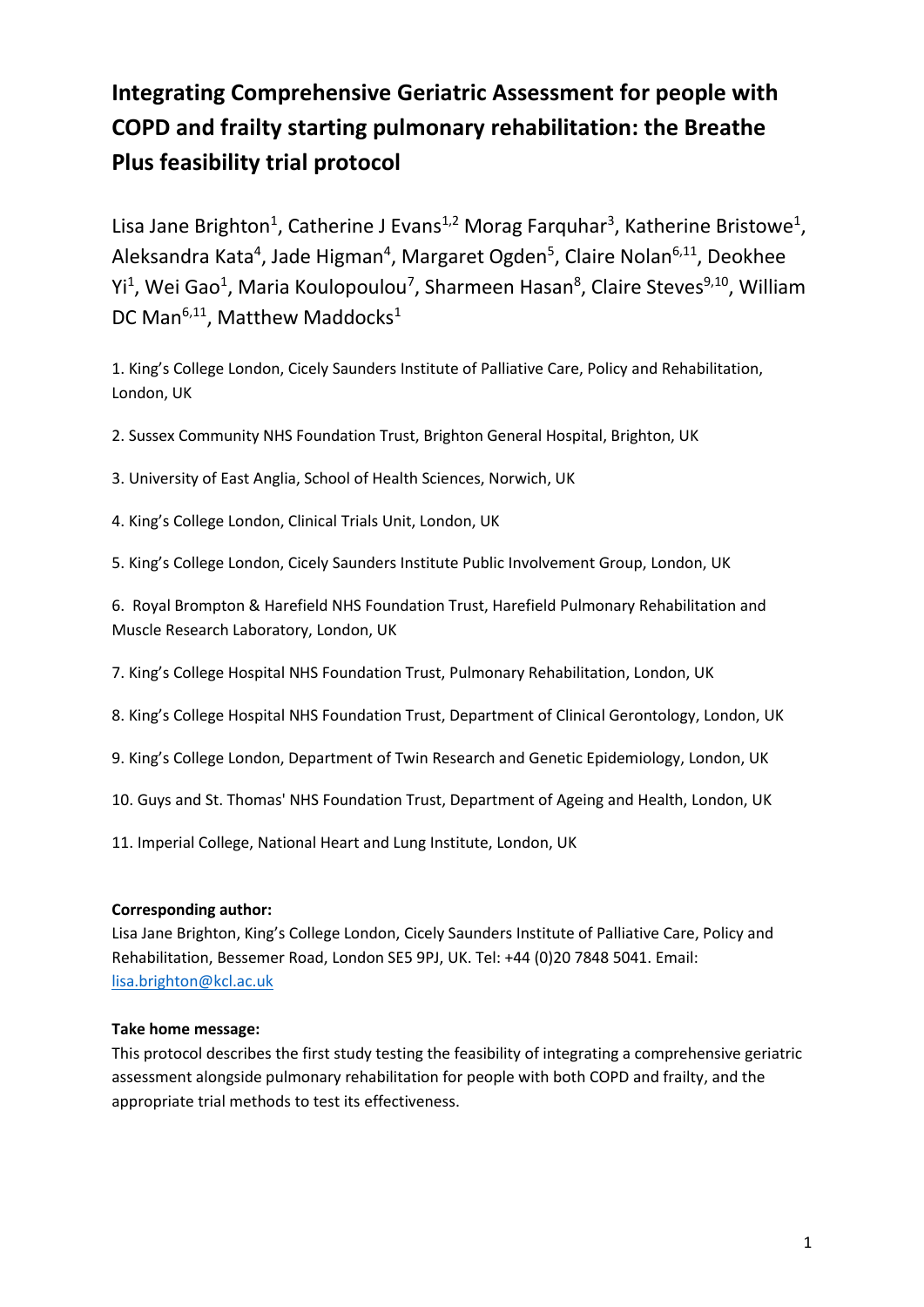# **Abstract**

**Rationale**: One in five people with COPD also live with frailty. People living with both COPD and frailty are at increased risk of poorer health and outcomes, and face challenges to completing pulmonary rehabilitation. Integrated approaches that are adapted to the additional context of frailty are required.

**Aim**: To determine the feasibility of conducting a randomised controlled trial of an integrated comprehensive geriatric assessment for people with COPD and frailty starting pulmonary rehabilitation.

**Methods**: Multicentre, mixed-methods, assessor-blinded, randomised, parallel group, controlled feasibility trial ('Breathe Plus'; ISRCTN13051922). We aim to recruit 60 people aged ≥50 with both COPD and frailty referred for pulmonary rehabilitation. Participants will be randomised 1:1 to receive usual pulmonary rehabilitation, or pulmonary rehabilitation with an additional comprehensive geriatric assessment. Outcomes (physical, psycho-social and service use) will be measured at baseline, 90 days and 180 days. We will also collect service and trial process data, and conduct qualitative interviews with a sub-group of participants and staff. We will undertake descriptive analysis of quantitative feasibility outcomes (recruitment, retention, missing data, blinding, contamination, fidelity), and framework analysis of qualitative feasibility outcomes (intervention acceptability and theory, outcome acceptability). Recommendations on progression to a full trial will comprise integration of quantitative and qualitative data, with input from relevant stakeholders. This study has been approved by a UK Research Ethics Committee (Ref:19/LO/1402).

**Summary**: This protocol describes the first study testing the feasibility of integrating a comprehensive geriatric assessment alongside pulmonary rehabilitation and testing this intervention within a mixed-methods randomised controlled trial.

# **Key words:**

Respiratory disease, frailty, rehabilitation, integrated care, trial protocols, feasibility trials, mixedmethods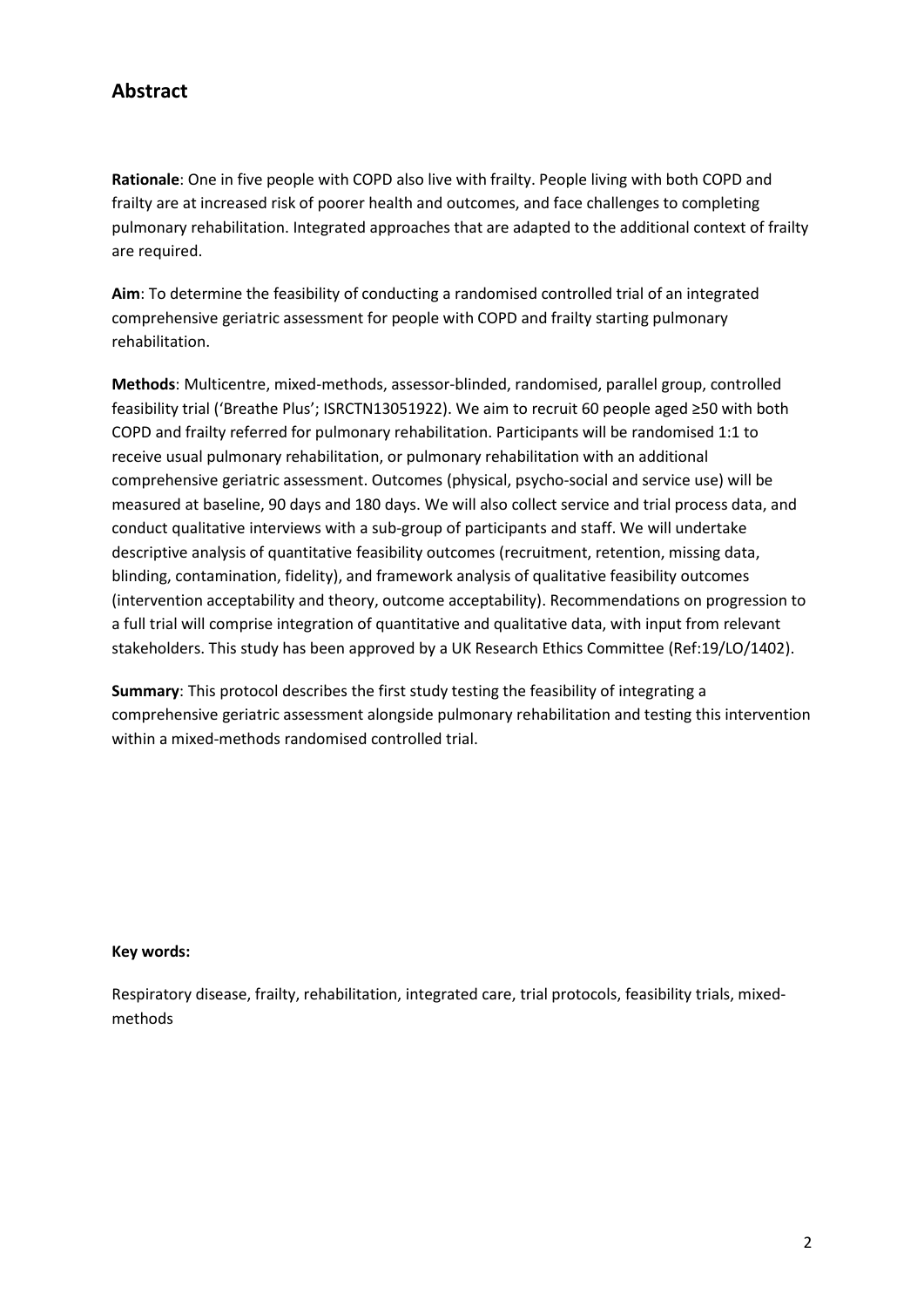# **Introduction**

One in five people with COPD are living with frailty (1). Frailty is broadly understood as a multidimensional syndrome characterised by decreases in reserve and diminished resistance to stressors (2). People with both COPD and frailty are at increased risk of mortality(3, 4) and have increased rates of hospitalisation (4) compared to non-frail counterparts. They experience poorer physical function, health status and quality of life (4, 5), and have increased anxiety and depression symptoms (6).

Pulmonary rehabilitation typically comprises twice-weekly, supervised, outpatient exercise sessions (involving progressive resistance and aerobic training based on individualised prescriptions) over 6- 12 weeks, plus education to support self-management (7). Importantly, pulmonary rehabilitation is equally, if not more, efficacious in people living with COPD and frailty: it can improve breathlessness, exercise performance, self-reported physical activity levels, anxiety and depression symptoms, and health status (6, 8), as well as reducing frailty (6, 9). However, people living with both COPD and frailty are less likely to start and complete pulmonary rehabilitation (6). Development and testing adapted approaches encouraging engagement with pulmonary rehabilitation and improving outcomes for this population are therefore high priorities.

To develop an adapted approach and our preliminary underpinning intervention theory, we conducted qualitative interviews with people living with both COPD and frailty referred for pulmonary rehabilitation (10). Participants described continually striving to adapt to multidimensional losses associated with COPD and frailty, and variability in support received. While all were initially motivated to engage in pulmonary rehabilitation, changeable health and disruptions (e.g. exacerbations, worsening comorbidities, other appointments) could interfere with, and sometimes erode, their motivation and ability to attend. We then conducted a realist review to understand how exercise-based interventions for people with COPD might better address the context of frailty (11). We found that successful exercise-based interventions for this group might need to foster trusting relationships with participants and a shared understanding of their priorities, individualise content to match priorities, have capacity to address multidimensional losses, and offer a flexible service delivery approach. Strategies to enable these mechanisms were identified, including a potential role for Comprehensive Geriatric Assessment (CGA).

CGA is a process incorporating a comprehensive, multidimensional review of a person's medical, psychological, functional and social capability, in order to develop individual recommendations and a care plan (12). This typically involves treating any reversible causes, reviewing medicines including the impact of polypharmacy, providing nutritional support, cognitive assessment, and offering exercise training (12). CGAs reduce functional dependency and mortality for older adults across inpatient (13) and outpatient settings (14). In frail older adults, coordinated care based on CGA recommendations can improve quality of life and function, and reduce hospital admissions (15). When introduced alongside other treatments, CGAs may increase capacity to benefit: pre-surgery CGAs can reduce post-operative complications and recovery (16) and CGAs delivered prior to chemotherapy are associated with increased tolerance and completion (17). Recent work in inpatient respiratory rehabilitation has also suggested improved disease-specific health-status and reduced exacerbations(18) following a CGA-directed approach.

Besides exercise, most core components of a CGA are not routinely addressed by outpatient pulmonary rehabilitation (7). Integrating these two evidence-based interventions may therefore be of value to people living with both COPD and frailty. In our preliminary intervention theory (Figure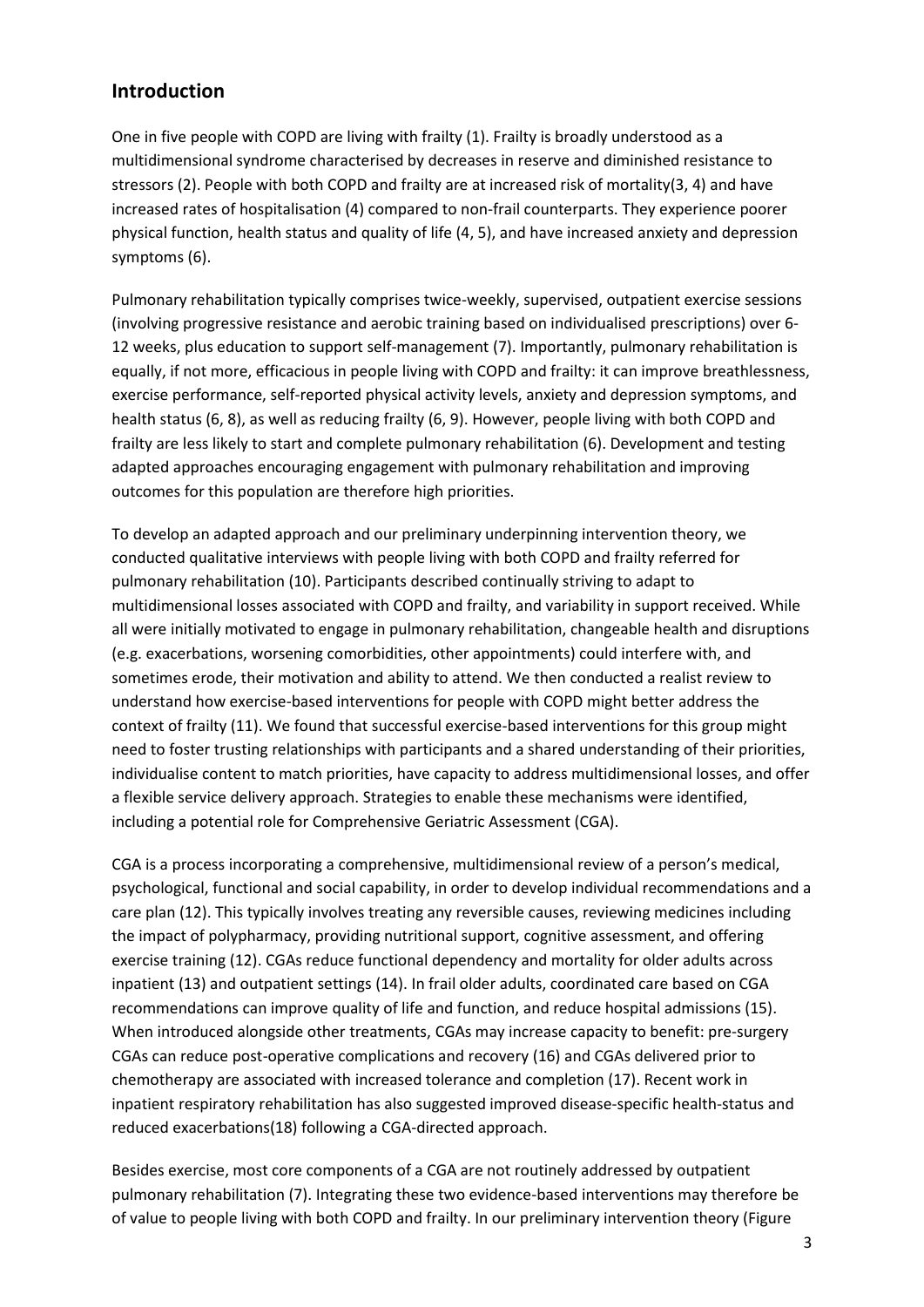1), we propose that addition of a CGA at the start of pulmonary rehabilitation may help foster some of the mechanisms deemed important by our development work (10, 11). By fostering therapeutic alliance and tailored, multidimensional care recommendations, this approach may increase engagement with self-management and supportive services, including pulmonary rehabilitation, and contribute to improved health and function through increased reserves and adaptation.

# *[INSERT FIGURE 1]*

The proposed intervention is inherently complex: it includes multiple interacting components and relies on complex behaviours from participants and professionals (19). Moreover, we will be working within complex systems, made up of individual, organisational and societal influences (20). As such there are multiple uncertainties around the feasibility and acceptability of the intervention, and how best to evaluate its impact, that must be addressed prior to an effectiveness trial (20). This study aims to determine the feasibility of conducting a randomised controlled trial of an integrated CGA for people with COPD and frailty starting pulmonary rehabilitation. Objectives are shown in Table 1.

| #              | <b>Objective</b>                                                                                                                                               |
|----------------|----------------------------------------------------------------------------------------------------------------------------------------------------------------|
|                |                                                                                                                                                                |
| $\mathbf{1}$   | To explore the acceptability of the intervention for participants and staff                                                                                    |
| $\overline{2}$ | To define, and understand the fidelity of, integrating a comprehensive geriatric                                                                               |
|                | assessment, including how it differs from and impacts on usual care                                                                                            |
| 3              | To refine the intervention theory around integration of a comprehensive geriatric<br>assessment for this population                                            |
| 4              | To estimate the appropriateness of the proposed eligibility criteria and study processes<br>in successfully recruiting and retaining participants in the trial |
| 5              | To estimate risk of contamination between trial groups and unblinding in the trial                                                                             |
| 6              | To explore the appropriateness and acceptability of proposed outcome measures and<br>trial processes for participants and staff                                |

# **Methods**

# *Design*

The Breathe Plus feasibility trial will use a multicentre, mixed-method randomised controlled, assessor-blind trial design. Participants will be randomised 1:1 to two parallel groups: usual care, or usual care plus a CGA. Quantitative intervention and trial data (including process data and participant outcome measures at baseline, 90 days and 180 days) will be collected alongside qualitative interview data from a subset of participants and staff (Figure 2).

[INSERT FIGURE 2]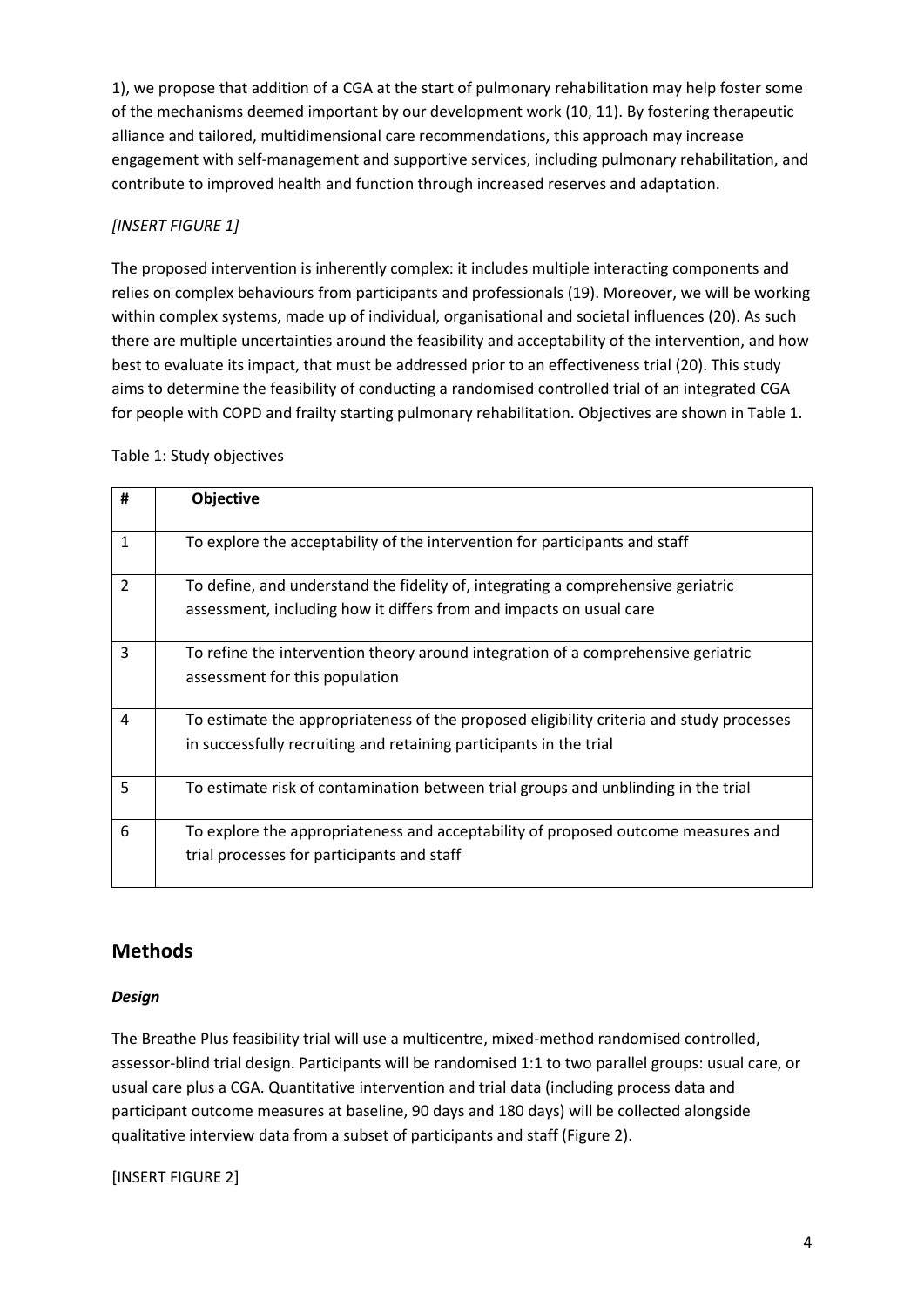#### *Setting*

Participants will be recruited from three outpatient pulmonary rehabilitation services based in hospitals in London, UK. Data collection will take place at participants' place of preference, typically: the hospitals, the university, participants' place of residence, or via telephone.

#### *Participants*

Participants will include people living with both COPD and frailty referred for outpatient pulmonary rehabilitation. Full inclusion/exclusion criteria are shown in Table 2.

|  | Table 2: Inclusion and Exclusion Criteria |
|--|-------------------------------------------|
|--|-------------------------------------------|

| Inclusion criteria                               | <b>Exclusion criteria</b>                           |  |  |
|--------------------------------------------------|-----------------------------------------------------|--|--|
|                                                  |                                                     |  |  |
| Adults aged 50 years or older                    | Lacking mental capacity to provide informed         |  |  |
|                                                  | consent                                             |  |  |
| Physician diagnosis of chronic obstructive       | Unable to communicate verbally and respond          |  |  |
| pulmonary disease (in line with GOLD             | to questions in written English and no              |  |  |
| criterion(21)                                    | interpreters to enable this                         |  |  |
| Referred for outpatient pulmonary                | Receiving specialist geriatric services involving a |  |  |
| rehabilitation (in line with BTS guidance(7))*   | geriatric doctor in previous or upcoming month      |  |  |
| Rockwood Clinical Frailty Scale score of ≥5 (22) |                                                     |  |  |
|                                                  |                                                     |  |  |

*GOLD = Global initiative for chronic Obstructive Lung Disease; BTS = British Thoracic Society \*During the coronavirus pandemic, this will be inclusive of standard pulmonary rehabilitation available, including supported home-based exercise programmes* 

The Clinical Frailty Scale is easy to administer in clinical settings and has been shown to be reliable and comparable to the Frailty Phenotype (23). As the Clinical Frailty Scale should only be used after a formal clinical assessment (24) it will be incorporated alongside usual pre-pulmonary rehabilitation assessments. The research team will provide professionals using the Clinical Frailty Scale with training, drawing on published resources (25).

#### *Sampling and recruitment*

We will sample participants consecutively from people attending pre-pulmonary rehabilitation assessments. These assessments may take place remotely during the coronavirus pandemic. Pulmonary rehabilitation staff at each site will check peoples' eligibility during this assessment and introduce them to the study if applicable. Those interested in participating will receive a participant information sheet, and a researcher will discuss the study with them in detail. Those agreeing to participate will be asked to provide a record of consent. We anticipate recruitment of our target sample in 12 months across three sites.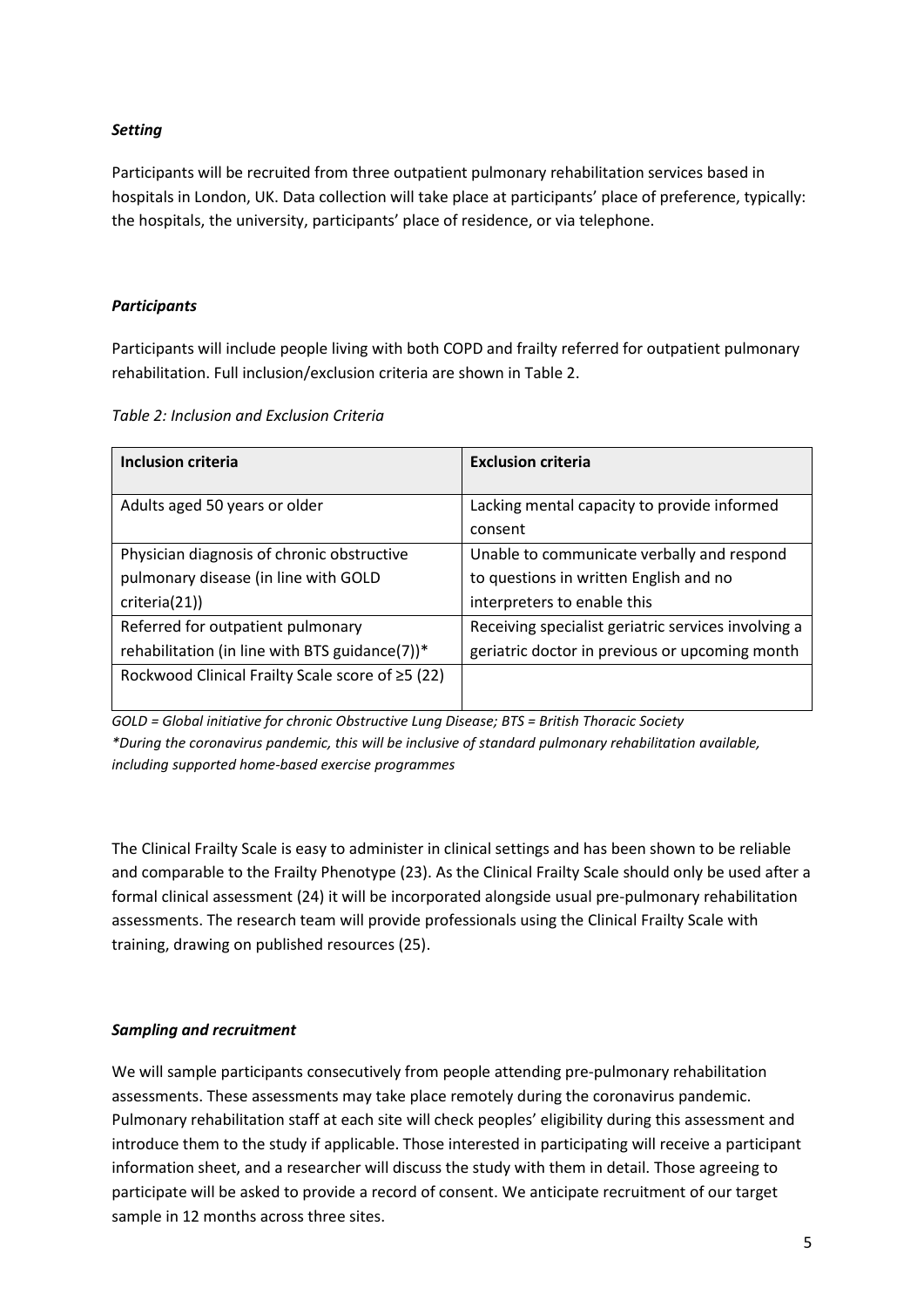#### *Interventions*

#### *Usual care:*

All participants will continue their planned pulmonary rehabilitation course (typically at least twiceweekly supervised outpatient exercise sessions plus education for at least six weeks; may include amended remote-facilitated rehabilitation during the coronavirus pandemic). Usual care may also include interactions with specialist and non-specialist health and social care as required (e.g. respiratory consultant, GP, other specialists that support comorbid conditions, emergency and/or hospital care, and care from integrated COPD nursing teams that support hospital discharge and management of exacerbations at home). All usual care contacts are permitted in both trial arms and will be recorded as feasibility trial data.

#### *Comprehensive geriatric assessment:*

In addition to usual care, the intervention group will receive a CGA as soon as possible following completion of baseline measures, ideally prior to starting pulmonary rehabilitation. CGA is a process comprising a comprehensive assessment, development of a tailored care plan, and follow-up as required. We will encourage teams to work with their local materials (e.g. clinic proformas) to align intervention delivery with their usual practice.

The CGA will be led by a geriatric consultant. The initial appointment will typically be delivered as a one-to-one face-to-face appointment in an outpatient clinic, lasting approximately one hour (during the coronavirus pandemic, remote delivery via video/phone may also be used). This will include a full medical assessment and history, and typically a review of functional and psychosocial issues, management of geriatric syndromes (e.g. frailty, falls, sarcopenia, incontinence, malnutrition, sensory impairment) and/or advance care planning, as relevant for the person. A resulting individualised care plan will be communicated back to the participant and relevant health care professionals (e.g. GP, pulmonary rehabilitation team), for actioning. In all cases, tailoring of the comprehensive geriatric assessment, subsequent follow-up, and decision to discharge will be led by the geriatrician.

Support will be provided for travel where necessary. For two recruiting sites, the geriatric clinic is at the same hospital as the pre-pulmonary rehabilitation assessment. For one recruiting site, the geriatric clinic is at a different, nearby hospital.

#### *Feasibility outcomes and progression criteria*

Our primary feasibility outcomes relate to intervention fidelity and acceptability. Table 3 lists all feasibility outcomes, contributing data and progression criteria to full trial.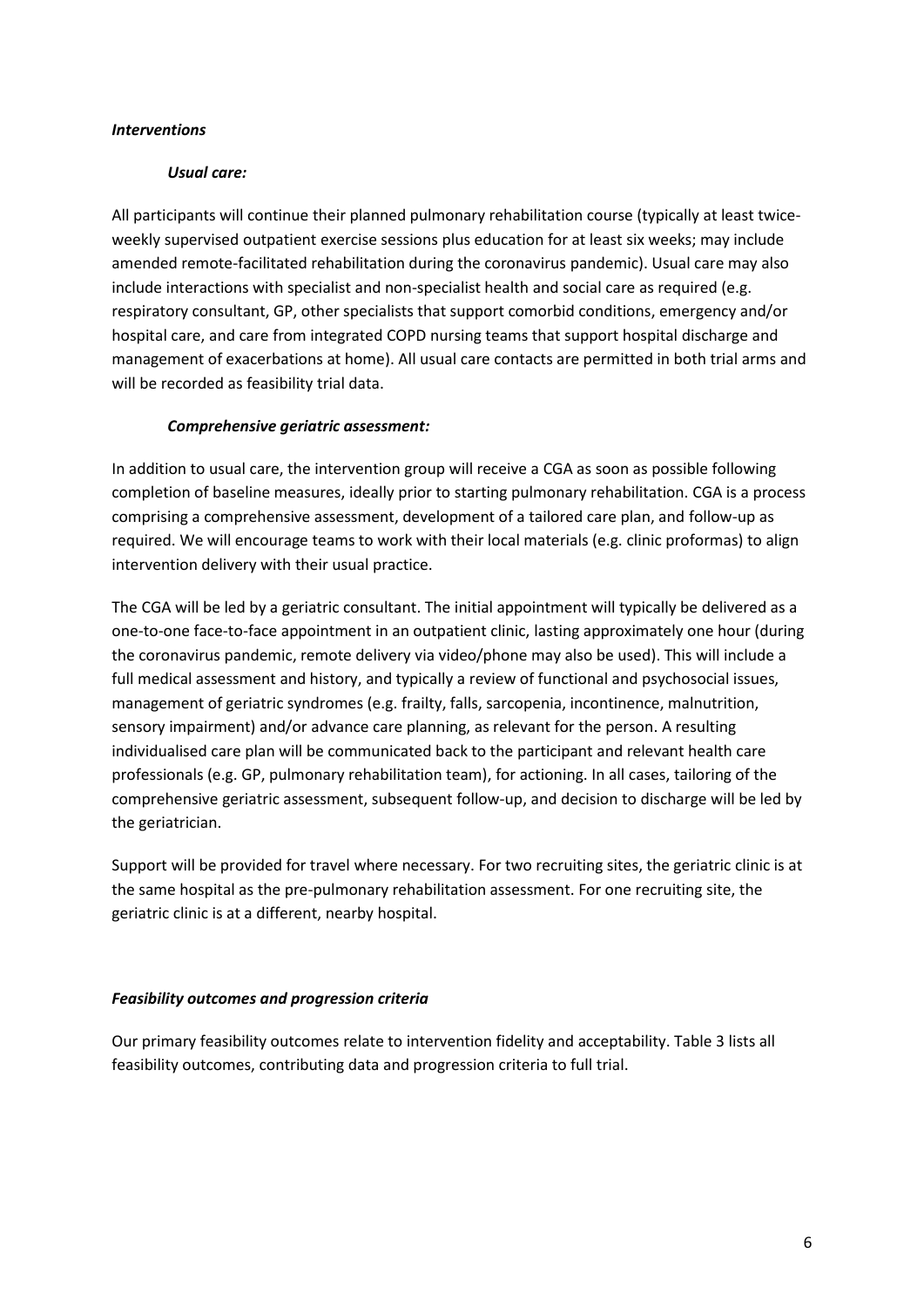| Obj.           | <b>Feasibility outcomes</b>                                                                  | Contributing                                                                         | <b>Progression criteria</b>                                           |                                                |                                |
|----------------|----------------------------------------------------------------------------------------------|--------------------------------------------------------------------------------------|-----------------------------------------------------------------------|------------------------------------------------|--------------------------------|
|                |                                                                                              | data                                                                                 | Green                                                                 | Amber                                          | Red                            |
| $\mathbf{1}$   | *Acceptability of the<br>intervention to<br>participants and<br>staff                        | Participant &<br>staff interviews                                                    | Reported as<br>acceptable (or can<br>be with minimal<br>modification) | Reported as<br>acceptable with<br>modification | Intervention not<br>acceptable |
| $\overline{2}$ | *Fidelity of delivery<br>of recommendations<br>from the CGA<br>Defining what and<br>how many | Participant<br>questionnaires<br>& CGA service<br>data<br><b>CGA Service</b><br>data | ≥80% of<br>recommendations<br>implemented<br>NA, descriptive          | 79-50%                                         | <50%                           |
|                | recommendations<br>are made in the CGA<br>Defining what does                                 | Participant                                                                          | NA, descriptive                                                       |                                                |                                |
|                | usual care comprise                                                                          | questionnaires<br>& PR service<br>data                                               |                                                                       |                                                |                                |
| $\overline{3}$ | Theoretical<br>underpinning of the<br>intervention                                           | Participant &<br>staff interviews                                                    | NA, descriptive                                                       |                                                |                                |
| 4              | Identification and<br>recruitment of<br>eligible participants                                | Screening &<br>recruitment log                                                       | ≥20% screened<br>eligible<br>≥60% eligible<br>recruited               | 19-10%<br>59-40%                               | <10%<br>$<$ 40%                |
|                | Participant retention<br>at follow-up                                                        | Participation<br>data                                                                | ≥75% retained at<br>3 months<br>≥60% retained at<br>6 months          | 74-60%<br>59-40%                               | $&50\%$<br>$<$ 40%             |
| 5              | Contamination of<br>the control group                                                        | <b>CGA</b> service<br>data                                                           | $≤10%$ participants<br>receive a CGA<br>within usual care             | 11-20%                                         | >20%                           |
|                | Success of data<br>collector blinding                                                        | Participation<br>data                                                                | <b>Blinding</b><br>maintained for<br>≥85% participants                | 84-70%                                         | <70%                           |
| 6              | Acceptability of<br>outcome measures<br>and their timing                                     | Participant<br>questionnaires<br>& interviews                                        | Missing data of<br>≤10% for each<br>measure.<br>Participant-          | 11-25%<br>Some                                 | >25%<br>None                   |
|                |                                                                                              |                                                                                      | reported<br>acceptability.                                            |                                                |                                |

CGA = Comprehensive Geriatric Assessment, PR = Pulmonary Rehabilitation, NA = Not Applicable

\* primary focus; Traffic-light progression criteria(26) - Green: likely no concerning issues, Amber: potentially remediable issues , Red: potentially intractable issues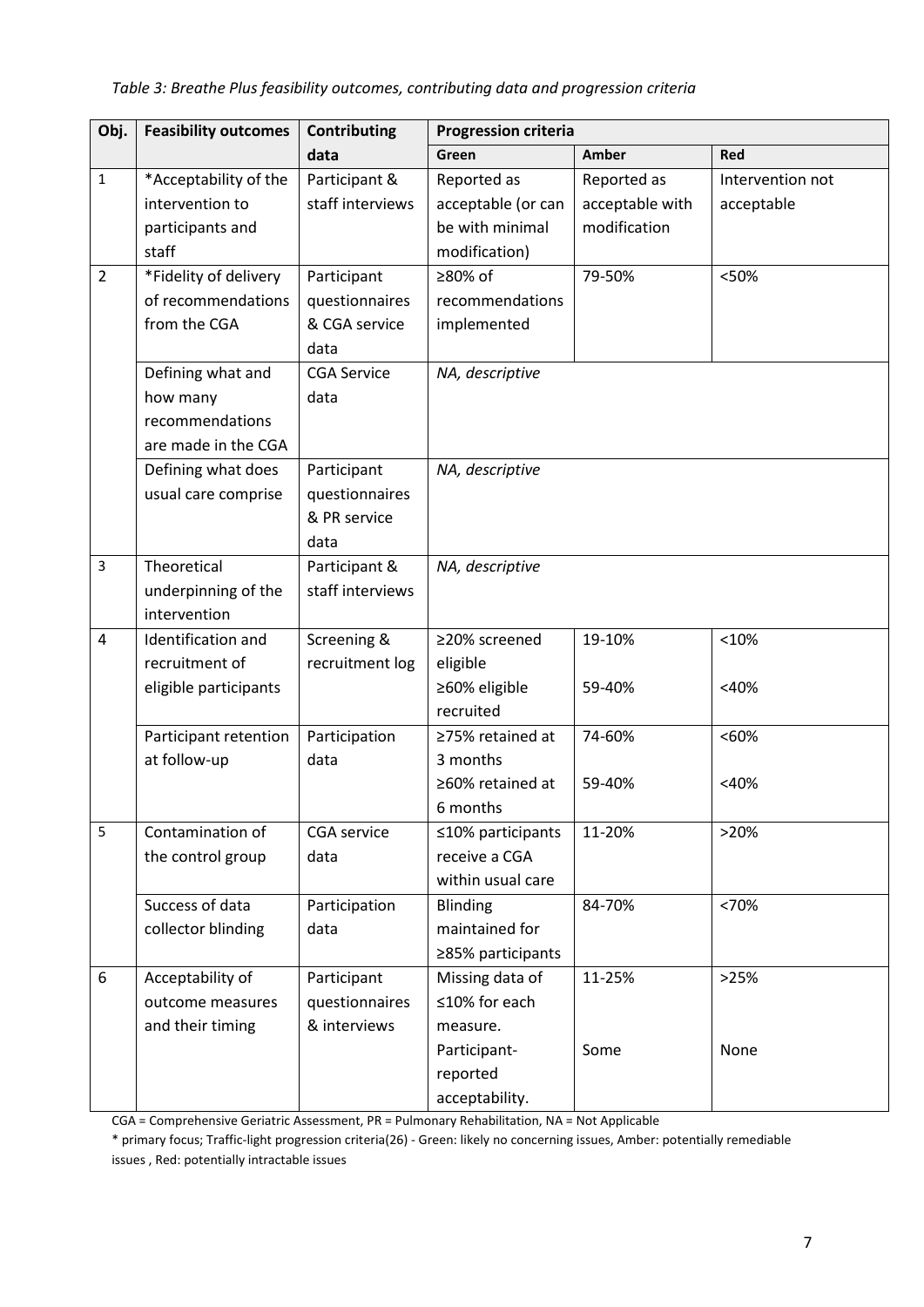# *Data collection*

# *Service and trial process data*

Process data will be used to understand intervention delivery, potential impacts on usual care, and trial design appropriateness.

- *CGA service delivery (*intervention group participants only)*:* CGA date, recommendations, and follow-up, including (where applicable) when and who completed the recommendations.
- *Pulmonary rehabilitation service delivery* (all participants): number of pulmonary rehabilitation sessions attended, adaptations made (e.g. dose reduction, delays in completion), and completion of post-pulmonary rehabilitation assessment.
- *Trial process data:* trial screening and recruitment rates, participation at each timepoint, mode of data collection, missing data, and unblinding.

# *Participant characteristics and clinical outcomes*

Baseline demographic characteristics will be obtained through routinely collected data from the pulmonary rehabilitation teams, and self-reported questionnaires. These will include personal characteristics (age, sex, ethnicity), health and function (Forced expiratory volume in one second [FEV1] % predicted, Medical Research Council [MRC] dyspnoea, exacerbations, six-minute walk test and/or incremental shuttle walk test, comorbidities, smoking status) and social factors (gender, living alone or with others, presence of an informal carer, being an informal carer, housing status, formal education level, English Indices of Social Deprivation).

The clinical outcome measures reflecting multiple domains (Table 4) will be collected at baseline, 90 days and 180 days post-randomisation. In most cases, questionnaires will be completed with support from the researcher, but self-completion with return by post will also be allowed. While an in-person visit will be sought, all outcomes except physical frailty could be collected by phone if required. When completed by phone, participants will be sent a copy of the questionnaire to view during the call.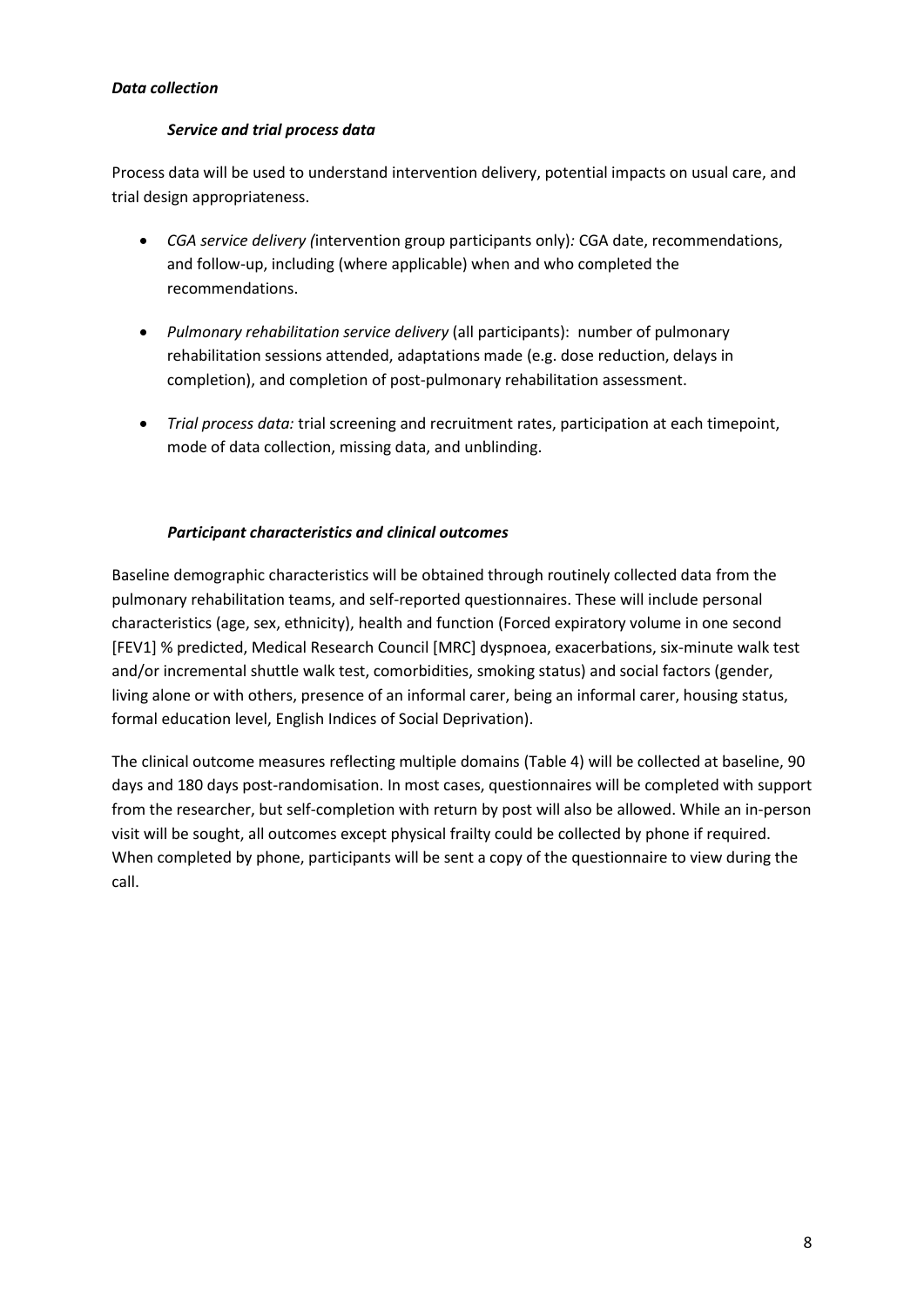| <b>Domain</b>     | <b>Measure</b>             | <b>Description</b>                                                            |
|-------------------|----------------------------|-------------------------------------------------------------------------------|
| Physical          | <b>Short Physical</b>      | Incorporates 4m gait speed, 5 sit-to-stands, and static balance tests. It     |
| frailty           | Performance                | takes approximately 10-15 minutes to complete, requires a floor mark          |
|                   | Battery (SPPB) (27)        | for the gait-speed test, chair for sit-to-stand, and a timer, and results in  |
|                   |                            | a score from 0-12 (≤ 7indicating frailty, 8-9 pre-frailty, and 10-12          |
|                   |                            | robustness).                                                                  |
| Health-           | <b>Chronic Respiratory</b> | This scale contains 20 items measuring the impact of chronic                  |
| related           | <b>Questionnaire (CRQ-</b> | respiratory disease across four domains: dyspnoea, mastery, fatigue,          |
| quality of        | SR) (28)                   | and emotional function. Each item is scored from 1-7, and the mean            |
| life              |                            | score across each domain is calculated. Higher scores indicate better         |
|                   |                            | health status.                                                                |
| <b>Activities</b> | Manchester                 | This measure includes 21 self-report items across four domains:               |
| of daily          | Respiratory                | mobility, kitchen activities, domestic tasks, and leisure activities. Most    |
| living            | <b>Activities of Daily</b> | items are scored 0-1 based on responses of doing tasks 'not at all',          |
|                   | Living questionnaire       | 'with help', 'alone with difficulty' or 'alone easily' and total scores range |
|                   | (29).                      | from 0 to 21, where 21 indicates no impairment in daily activities.           |
| Health            | Euro-Qol 5D-5L             | This measure contains 5 descriptive items (mobility, self-care, usual         |
| status            |                            | activities, pain, and anxiety/depression) with a five-point scale from 'no    |
|                   |                            | problems' to 'unable/extreme problems', and a visual analogue scale           |
|                   |                            | asking participants to rate their health from 0 (worst health imaginable)     |
|                   |                            | to 100 (best health imaginable). Descriptive item scores are converted        |
|                   |                            | into a single index value for health status, where a high value               |
|                   |                            | represents higher health status. Scores would also contribute to health       |
|                   |                            | economic analyses in a future effectiveness study.                            |
| Anxiety           | Hospital Anxiety and       | This is a 14-item questionnaire with two subscales: anxiety (7 items)         |
| and               | Depression                 | and depression (7 items). Items are scored on a scale of 0 to 3. Items        |
| depression        | Questionnaire              | are summed creating a maximum score of 21 on each subscale, where             |
|                   | (HADS)(30)                 | higher scores indicate higher levels of symptoms of anxiety or                |
|                   |                            | depression.                                                                   |
| Loneliness        | De Jong Gierveld           | This shortened version includes 3 items measuring social loneliness,          |
|                   | Loneliness Scale (6-       | and 3 items measuring emotional loneliness, scored as 0 or 1. When            |
|                   | item) (31)                 | summed, a higher score indicates higher levels of loneliness.                 |
| Service           | <b>Client Service</b>      | This measure asks participants about their contacts with hospital and         |
| use               | Receipt Inventory          | community health care services, any investigations or diagnostic tests,       |
|                   | $(CSRI)$ (32)              | help from informal carers, and medication and equipment used, over            |
|                   |                            | the past 3 months. This measure would also contribute to health               |
|                   |                            | economic analysis in a future effectiveness study.                            |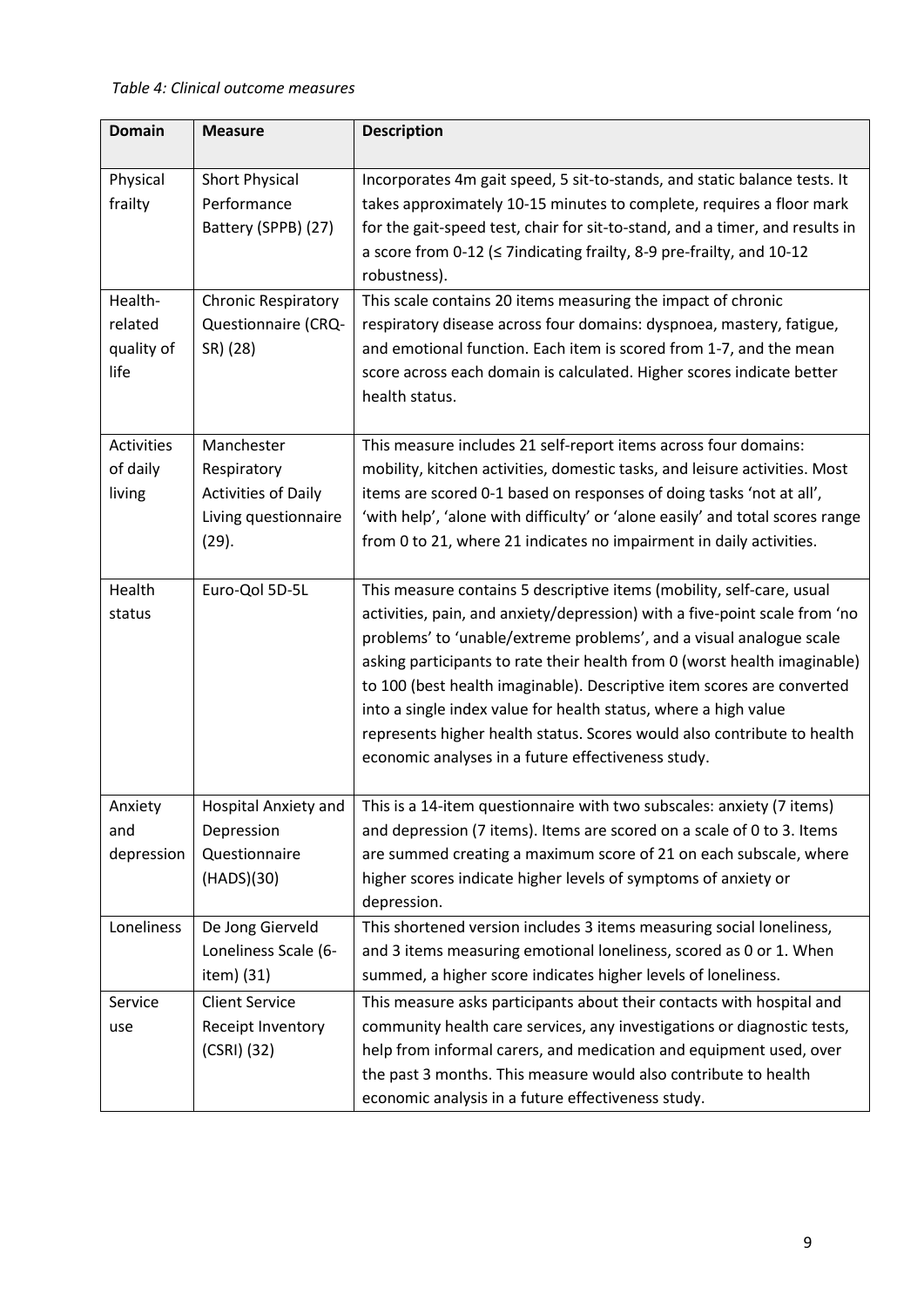#### *Nested qualitative interviews*

Nested semi-structured qualitative interviews will be conducted with a sub-sample of participants and staff to address feasibility objectives 1 (intervention acceptability), 3 (theoretical underpinning) and 6 (outcome acceptability)(Table 3).

- Participant interviews: We will interview approximately 10 intervention group participants following their second (90-day) data collection timepoint. Interviewing intervention participants only was deemed most appropriate as our primary feasibility objectives relate to intervention acceptability. Purposive sampling will be used to obtain maximum variation in relation to site and intervention fidelity, with consideration of diversity in terms of living status, outcomes, and questionnaire completion where possible. Informal carers will be welcome to participate alongside participants. Interviews will explore experiences of the intervention and trial participation.
- Staff interviews: We will interview approximately 5 staff involved in the delivery of the trial. Purposive sampling will be used to obtain maximum variation in relation to site and team type (e.g. pulmonary rehabilitation, geriatrics). Interviews will explore experiences of the trial and perceptions of the intervention.

Interview schedules will be informed by the theoretical framework of acceptability (33) and reviewed by relevant stakeholders (people with relevant clinical, academic and/or personal experience). Interviews will be digitally audio-recorded. Field notes will record interview flow, contextual factors, participant responses, and personal reflections. Stopping of recruitment will be based on sufficiency of information power (34) to answer the feasibility objectives.

# *Sample size*

We intend to recruit a total of 60 participants (30 to the intervention group, 30 to the control group). This sample size was deemed to give an acceptable level of precision for our quantitative feasibility outcomes (35).

# *Randomisation & allocation concealment*

Randomisation will occur as soon as possible following consent form completion and baseline assessment. Eligible participants will be randomly allocated 1:1 to the intervention or control group.

Randomisation method of minimisation was chosen with factors defined by site (1, 2 and 3), breathlessness (MRC dyspnoea 2-3 and 4-5), exacerbations (≥2 and <2 in the past year) and living alone status (yes and no), along with an algorithm that contains an element of simple randomisation in order to preserve pre-randomisation allocation concealment.

The authorised researchers will randomise participants via the independent web based randomisation system, run by the King's Clinical Trials Unit, which will automatically email the randomisation result to relevant members of the research team (e.g. chief investigator, research assistant) in a pre-specified blinded or unblinded format, depending on their role. An unblinded member of the research team will inform participants of their group allocation by phone.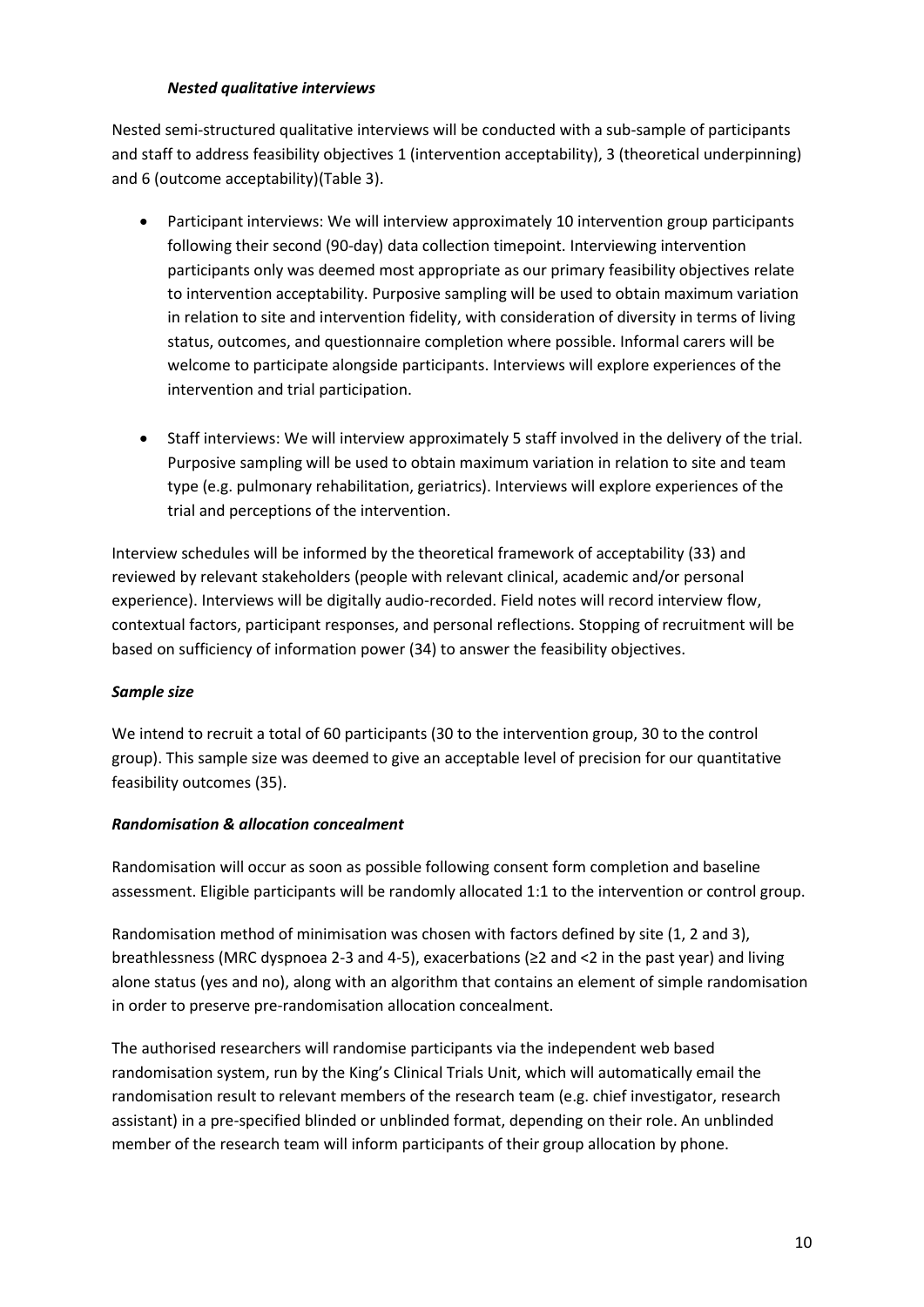# *Blinding*

It will not be possible to blind participants and intervention providers. Blinded researchers will collect follow-up clinical outcome assessments and complete the quantitative analysis.

#### *Analysis*

# *Quantitative data*

Data will be entered by authorised researchers into a secure password-protected web-based Elsevier MACRO Electronic Data Capture system created in collaboration with the King's Clinical Trials Unit, which will capture a full audit trail of data entry and amendments. At trial end, following verification of data accuracy, the dataset will be locked for analysis.

A single intention-to-treat analysis will occur. Feasibility outcomes (Table 3) will be described using proportions and corresponding 95% confidence intervals, or, for continuous variables as means/medians and SD/range, depending on the data distribution. Where source data is not already quantified (e.g. CGA service notes), inductive content analysis will be used to summarise this information.

Baseline characteristics of the intervention and control participants will be summarised using descriptive statistics. Participant flow through the trial will be reported in a Consolidated Standards of Reporting Trials (CONSORT) flow diagram. In keeping with the feasibility aims, clinical outcomes will be described, but no inferential statistics used. Safety data will also be summarised.

#### *Qualitative data*

Qualitative interview data will be transcribed verbatim and link-anonymised. Framework analysis(36) will be used to explore the three qualitative feasibility outcomes (intervention acceptability, intervention theory, and outcome acceptability; Table 3).

The analysis process will begin with familiarisation with transcripts and field notes. An analytical framework will then be developed drawing deductively on the research objectives and relevant theoretical frameworks (including our preliminary intervention theory). The analytical framework will also be open to inductively-generated participant-raised issues. This framework will be revised based on revisiting the original data to ensure fair interpretation, engagement with wider relevant literature that may deepen our understanding, and review by relevant stakeholders to encourage a more nuanced reading. The analytical framework will then be systematically applied to the dataset, charting summarised data in a case-by-theme matrix. We will then map and interpret key findings and analytical themes in relation to the feasibility outcomes. The qualitative findings will be presented using a narrative approach, incorporating illustrative participant quotes. Although presented as a linear process, we will move forwards and backwards through these stages as thinking develops and changes (36). Qualitative data will be mixed with the quantitative data during interpretation and reporting.

# *Integration & recommendations for progression to a full trial*

Progression to the full trial will be determined based on feasibility trial results meeting pre-defined criteria (Table 3) within the context of qualitative data (26); in particular, where the qualitative data provides additional understanding and potential remedies for data falling in the amber/red zones.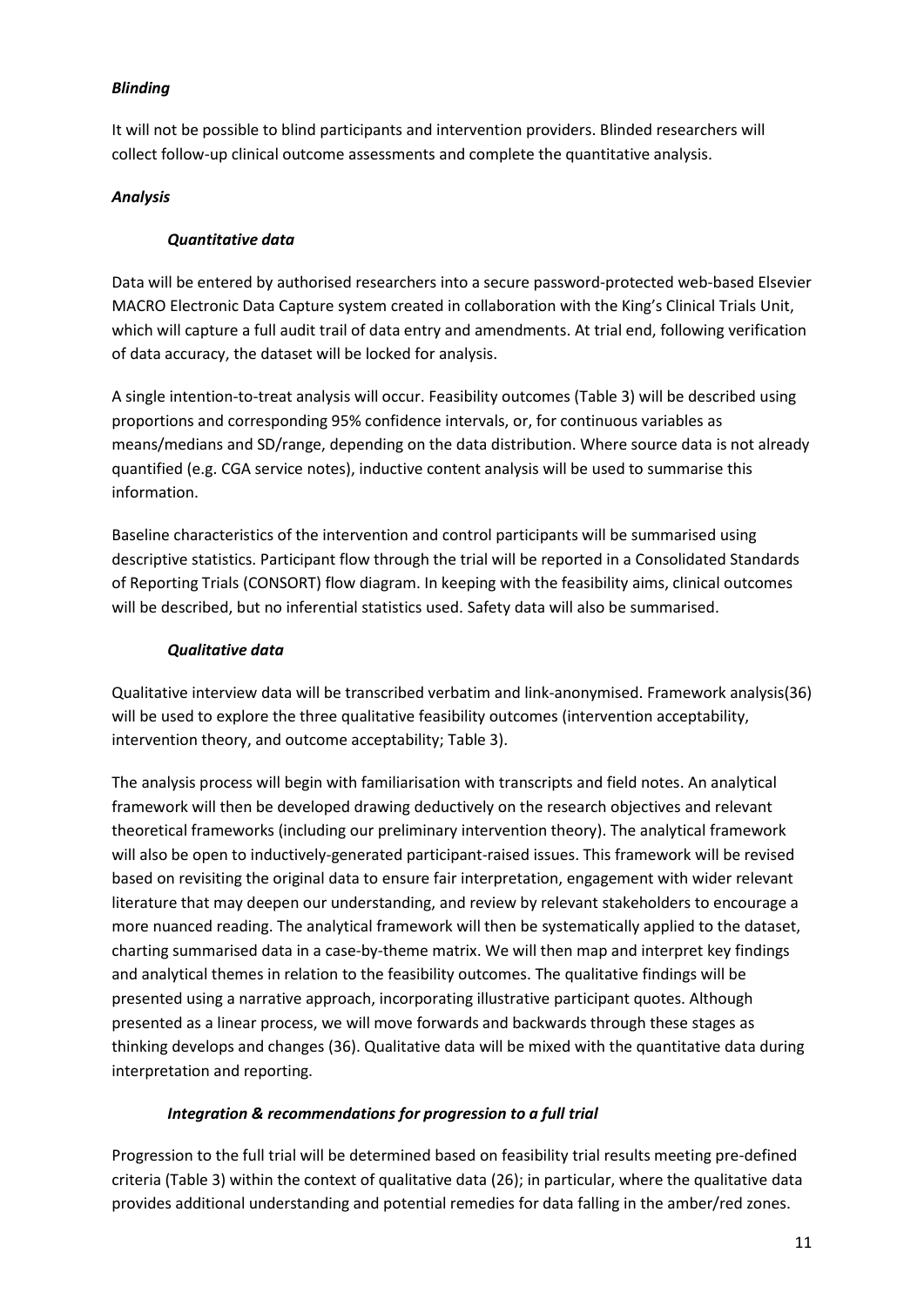The data will be considered alongside views of key stakeholders including trial team members, clinicians involved in its delivery, and people affected by COPD and frailty. Conclusions and key recommendations in relation to each feasibility outcome will be reported with justifications, to aid transparency around the final decision.

#### *Monitoring adverse events*

All adverse events will be recorded in study database and monitored for duration of the trial. The study may be terminated if safety or ethical concerns are raised over the intervention and/or trial processes, or if there is a noticeable increase in number of deaths, emergency attendances or hospital admissions in either arm, as reviewed and recommended by joint trial management group / data monitoring committee at bi-annual meetings or ad-hoc meetings (if necessary).

#### *Patient and public involvement*

Public involvement members affected by COPD and frailty, including members of our project team, and members of other relevant local public involvement groups (e.g. at the Cicely Saunders Institute, Harefield Breathing Group, and the local Biomedical Research Centre Respiratory group), have been involved in the intervention development work (10, 11) and continue to contribute to this feasibility trial. To date, we have received public involvement feedback on the trial name, recruitment processes, participant information materials, outcome measures, and qualitative interview topic guides. Ongoing involvement includes discussing trial progress, troubleshooting arising challenges, assisting with the qualitative analysis, seeking their reflections and interpretations in relation to findings, and advising on dissemination. At the end of the trial we will use the Guidance for Reporting Involvement of Patients and the Public short form(37) to guide a critical reflection on the public involvement in the study.

#### *Ethics*

This study has been approved by the London City and East Research Ethics Committee (Ref. 19/LO/1402). All participants provide a record of informed consent for their participation.

#### *Protocol version and amendments*

This paper reflects version 3.0 of the study protocol dated 25/06/2020. We have made two protocol amendments to date. Based on our experience with the first few participants, we allowed qualitative interviews to occur earlier (from 90 days onwards, rather than 180 days) to facilitate participation and recall. Due to restrictions on in-person contacts during the coronavirus pandemic, we have also expanded data collection, usual care and intervention procedures to be inclusive of remote methods.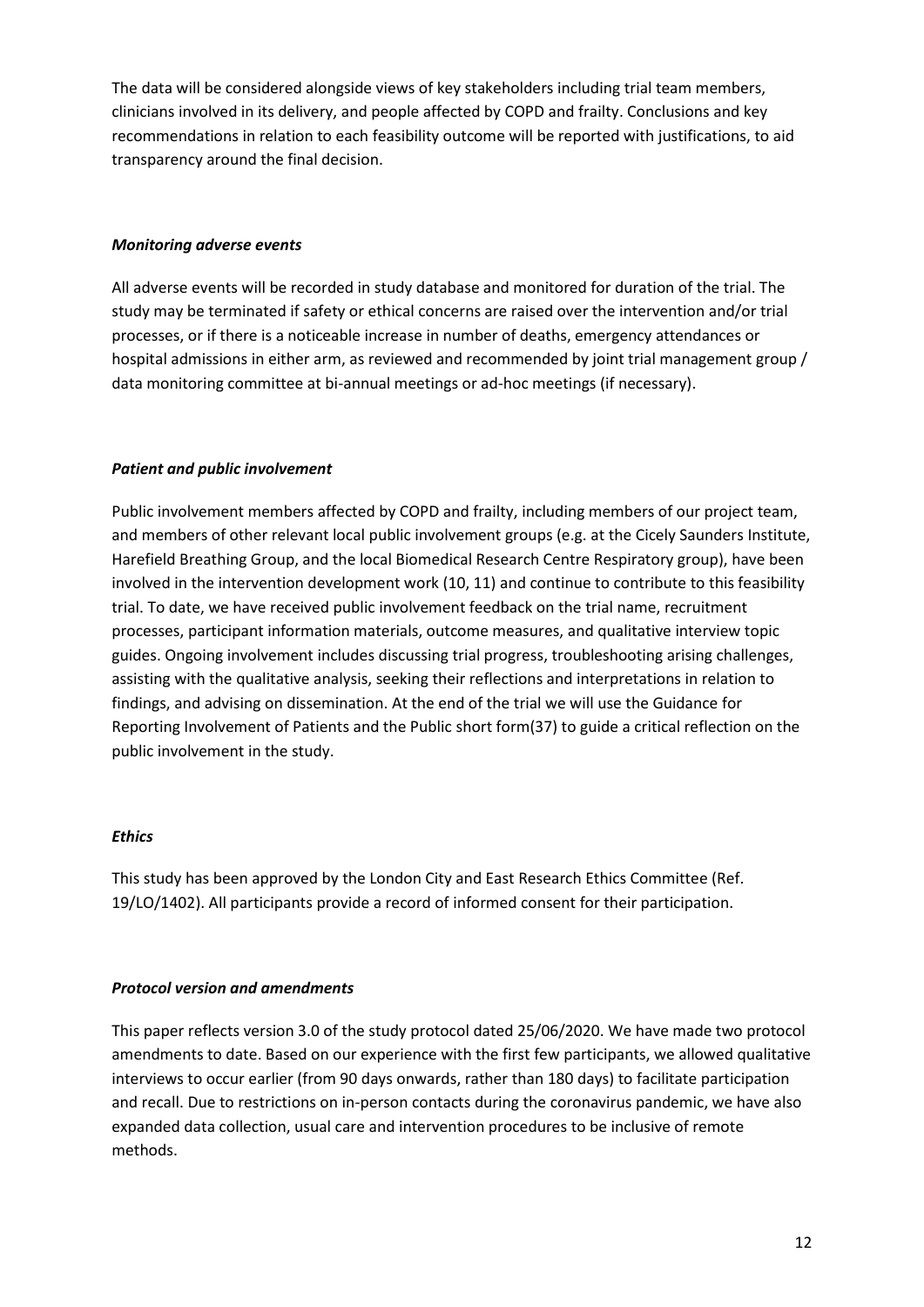#### *Dissemination*

A plain-English summary will be sent to participants opting to receive this on their consent form. We will submit the results for publication in an open-access peer-reviewed journal, with authorship eligibility according to the International Committee of Medical Journal Editors criteria(38). Findings will be reported following the CONSORT guidelines for pilot and feasibility trials(39) and Template for Intervention Description and Replication statement(40). We will further share findings with clinical, academic, and public stakeholders across websites, social media, and presentations at local, national and international meetings. The full study protocol and anonymised data will be available on request.

# **Discussion**

There is growing recognition of the potential for integration between geriatric and respiratory care (41, 42). The Breathe Plus feasibility trial will test the feasibility of integrating two evidence-based approaches: comprehensive geriatric assessment and pulmonary rehabilitation. We hope that this will both add value to rehabilitation services, and better address frailty and its consequences in people with respiratory disease.

While bringing together two areas of effective respiratory and geriatric care seems a clear opportunity to improve outcomes for people with COPD and frailty, in practice it requires integration of multiple complex systems. This preliminary work is therefore essential to address the uncertainties surrounding joining of established practices, potential benefits and burdens for participants and staff, and whether our proposed methods would be capable of capturing such impacts in a future effectiveness trial. It has already been necessary to add some flexibility in our methods due to coronavirus-related disruptions, and it may be that further adaptations to this changing context are required. However, by exploring the intervention theory alongside processes and outcomes, we hope we can explore the impact of such changes and inform further contextspecific implementation should this approach be successful.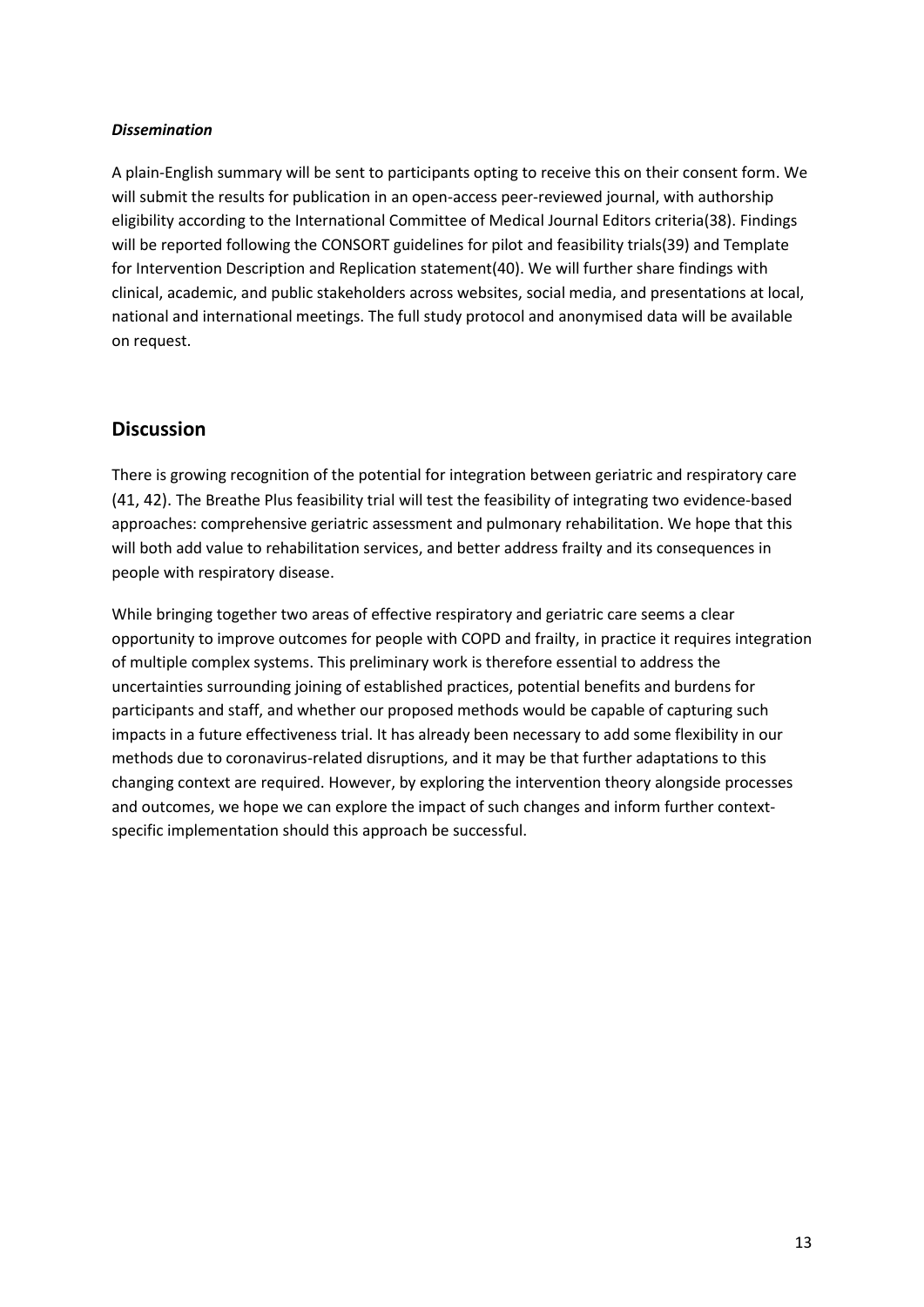# **Funding:**

This project is funded by a National Institute for Health Research (NIHR) Career Development Fellowship (CDF-2017-10-009) held by MM. This research was supported by the NIHR Collaboration for Leadership in Applied Health Research and Care South London, now recommissioned as NIHR Applied Research Collaboration South London. CE is funded by a Health Education England/NIHR Senior Clinical Lectureship (ICA-SCL-2015-01-001). CMN is supported by a NIHR Research for Patient Benefit (PB-PG-0816-20022). This publication presents independent research funded by the National Institute for Health Research (NIHR). The views expressed in this publication are those of the author(s) and not necessarily those of the NHS, NIHR or the Department of Health and Social Care.

#### **Acknowledgements:**

Thank you to all the patient, informal carer and public representatives who contributed to the study design, including project team members from the Harefield Breathing Group, and members of the BRC Respiratory PPI group, and the Cicely Saunders Institute public involvement group. We are grateful to the pulmonary rehabilitation and geriatric teams who are supporting this work, and to Rebecca Wilson for her assistance with data management plans.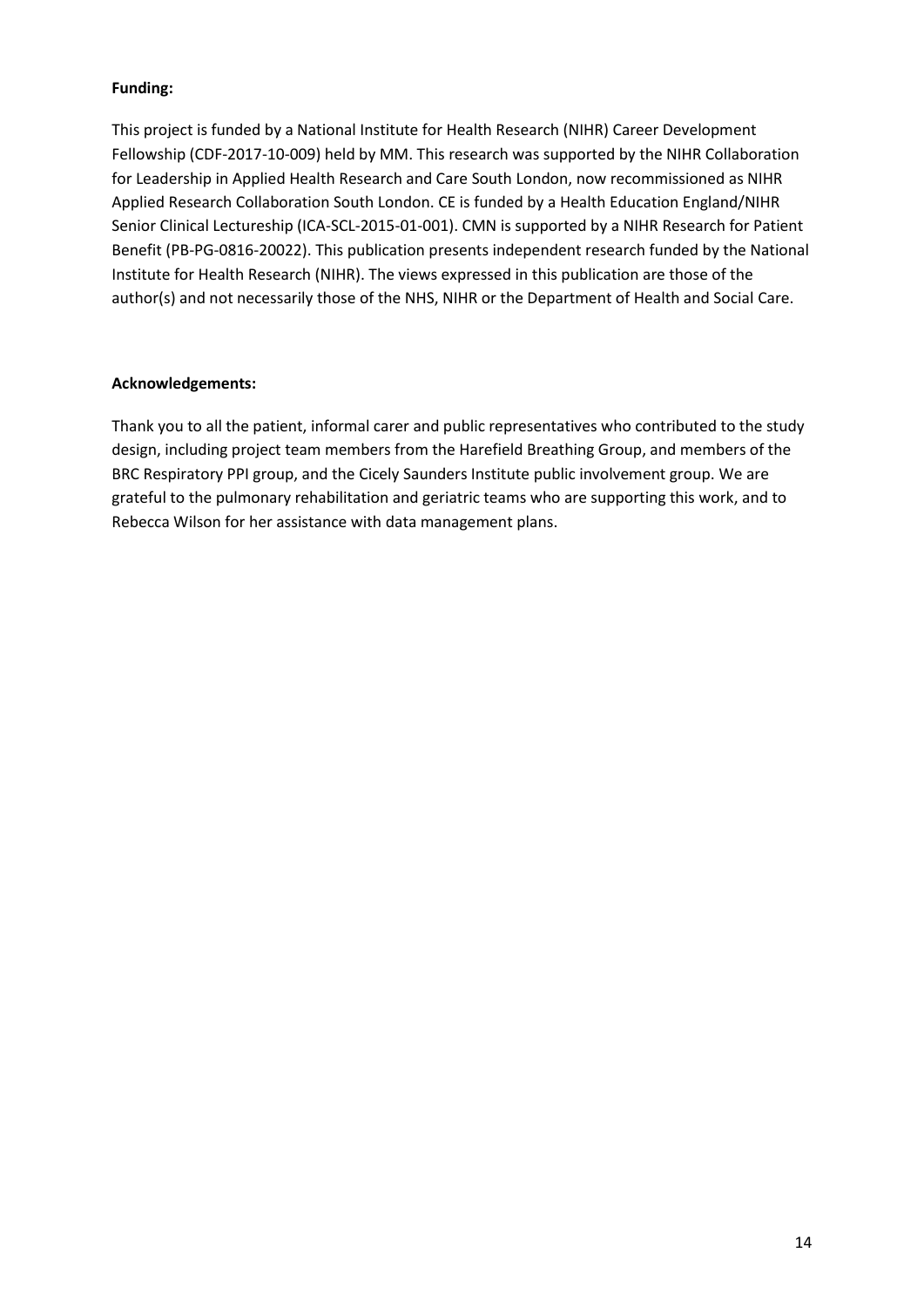# **References**

1. Marengoni A, Vetrano DL, Manes-Gravina E, Bernabei R, Onder G, Palmer K. The Relationship Between COPD and Frailty: A Systematic Review and Meta-Analysis of Observational Studies. Chest. 2018;154(1):21-40.

2. Rodriguez-Manas L, Feart C, Mann G, Vina J, Chatterji S, Chodzko-Zajko W, et al. Searching for an operational definition of frailty: a Delphi method based consensus statement: the frailty operative definition-consensus conference project. J Gerontol A Biol Sci Med Sci. 2013;68(1):62-7.

3. Galizia G, Cacciatore F, Testa G, Della-Morte D, Mazzella F, Langellotto A, et al. Role of clinical frailty on long-term mortality of elderly subjects with and without chronic obstructive pulmonary disease. Aging Clin Exp Res. 2011;23(2):118-25.

4. Kennedy CC, Novotny PJ, LeBrasseur NK, Wise RA, Sciurba FC, Benzo RP. Frailty and Clinical Outcomes in Chronic Obstructive Pulmonary Disease. Annals of the American Thoracic Society. 2019;16(2):217-24.

5. Kusunose M, Oga T, Nakamura S, Hasegawa Y, Nishimura K. Frailty and patient-reported outcomes in subjects with chronic obstructive pulmonary disease: are they independent entities? BMJ Open Respir Res. 2017;4(1):e000196.

6. Maddocks M, Kon SS, Canavan JL, Jones SE, Nolan CM, Labey A, et al. Physical frailty and pulmonary rehabilitation in COPD: a prospective cohort study. Thorax. 2016;71(11):988-95.

7. British Thoracic Society. Quality Standards for Pulmonary Rehabilitation in Adults. British Thoracic Society Reports. 2014;6(2):1-32.

8. Blindenbach S, Vrancken JWFA, van der Zeijden H, Reesink HJ, Brijker F, Smalbrugge M, et al. [Effects of Geriatric COPD rehabilitation on hospital admissions and exercise tolerance: a retrospective observational study]. Effecten van geriatrische COPD-revalidatie op ziekenhuisopnames en inspanningstolerantie: een retrospectief observationele studie. 2017;48(3):112-20.

9. Mittal N, Raj R, Islam E, Nugent K. Pulmonary rehabilitation improves frailty and gait speed in some ambulatory patients with chronic lung diseases. The Southwest Respiratory and Critical Care Chronicals. 2015;3(12):2-10.

10. Brighton LJ, Bristowe K, Bayly J, Ogden M, Farquhar M, Evans CJ, et al. Experiences of pulmonary rehabilitation in people living with COPD and frailty: a qualitative interview study. Annals of the American Thoracic Society. 2020:e-pub before print, doi:10.1513/AnnalsATS.201910-800OC

11. Brighton LJ, Evans CJ, Man W, Maddocks M. Improving exercise-based interventions for people living with both COPD and frailty: a realist review. International journal of chronic obstructive pulmonary disease. 2020(15):841-55.

12. Turner G, Clegg A. Best practice guidelines for the management of frailty: a British Geriatrics Society, Age UK and Royal College of General Practitioners report. Age Ageing. 2014;43(6):744-7.

13. Ellis G, Whitehead MA, Robinson D, O'Neill D, Langhorne P. Comprehensive geriatric assessment for older adults admitted to hospital: meta-analysis of randomised controlled trials. BMJ. 2011;343:d6553.

14. Reuben DB, Frank JC, Hirsch SH, McGuigan KA, Maly RC. A randomized clinical trial of outpatient comprehensive geriatric assessment coupled with an intervention to increase adherence to recommendations. J Am Geriatr Soc. 1999;47(3):269-76.

15. Boult C, Green AF, Boult LB, Pacala JT, Snyder C, Leff B. Successful models of comprehensive care for older adults with chronic conditions: evidence for the Institute of Medicine's "retooling for an aging America" report. J Am Geriatr Soc. 2009;57(12):2328-37.

16. Vidan M, Serra JA, Moreno C, Riquelme G, Ortiz J. Efficacy of a comprehensive geriatric intervention in older patients hospitalized for hip fracture: a randomized, controlled trial. J Am Geriatr Soc. 2005;53(9):1476-82.

17. Kalsi T, Babic-Illman G, Ross PJ, Maisey NR, Hughes S, Fields P, et al. The impact of comprehensive geriatric assessment interventions on tolerance to chemotherapy in older people. Br J Cancer. 2015;112(9):1435-44.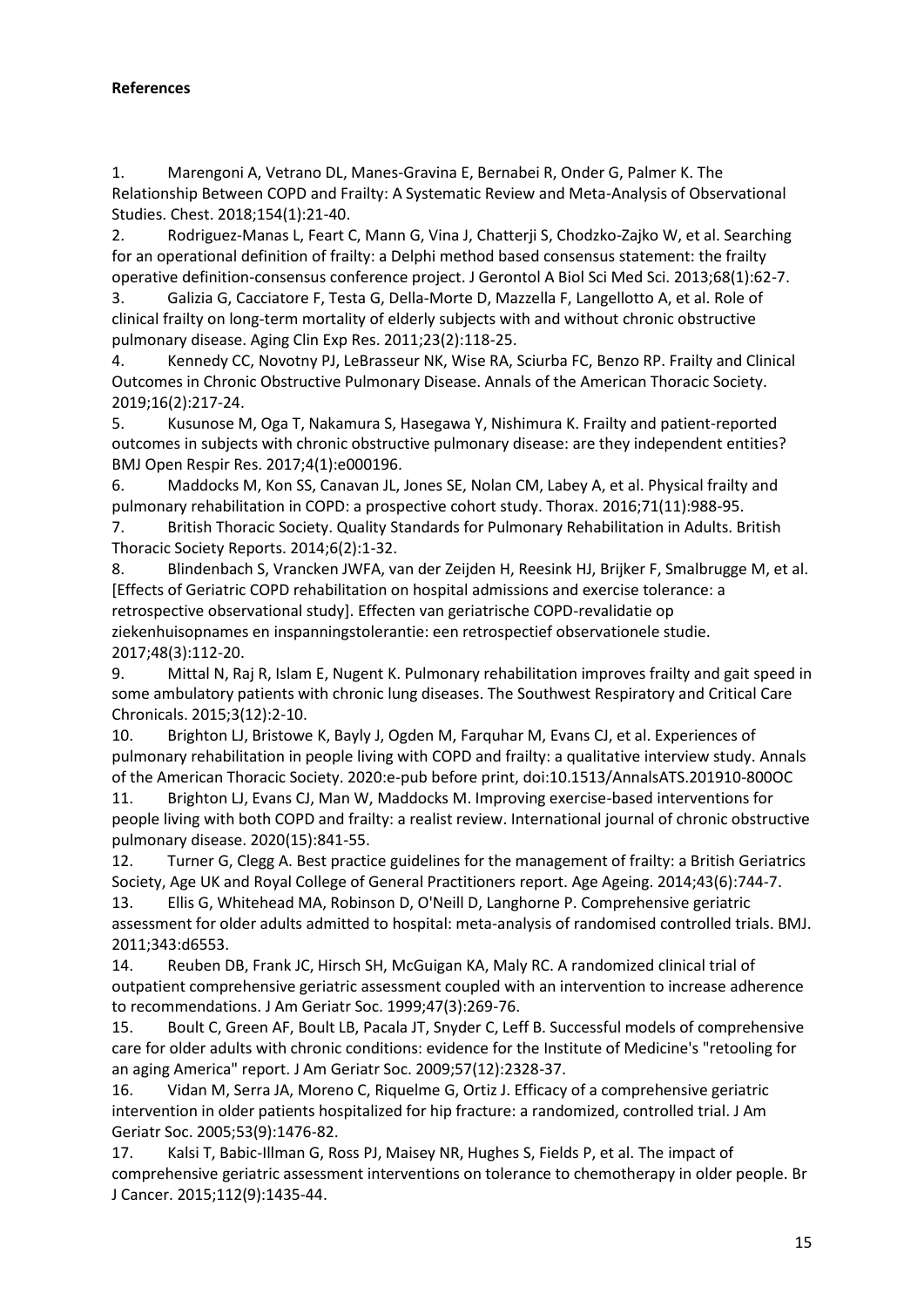18. van Dam van Isselt EF, van Eijk M, van Geloven N, Groenewegen-Sipkema KH, van den Berg J-WK, Nieuwenhuys CMA, et al. A Prospective Cohort Study on the Effects of Geriatric Rehabilitation Following Acute Exacerbations of COPD. Journal of the American Medical Directors Association. 2019;20(7):850-6.e2.

19. Craig P, Dieppe P, Macintyre S, Michie S, Nazareth I, Petticrew M. Developing and evaluating complex interventions: the new Medical Research Council guidance. Brit Med J. 2008;337.

20. Fletcher A, Jamal F, Moore G, Evans RE, Murphy S, Bonell C. Realist complex intervention science: Applying realist principles across all phases of the Medical Research Council framework for developing and evaluating complex interventions. Evaluation (Lond). 2016;22(3):286-303.

21. Global Initiative for Chronic Obstructive Lung Disease. Pocket guide to COPD diagnosis, management, and prevention: a guide for health care professionals. Retrieved from: [https://goldcopd.org/wp-content/uploads/2020/03/GOLD-2020-POCKET-GUIDE-ver1.0\\_FINAL-](https://goldcopd.org/wp-content/uploads/2020/03/GOLD-2020-POCKET-GUIDE-ver1.0_FINAL-WMV.pdf)[WMV.pdf,](https://goldcopd.org/wp-content/uploads/2020/03/GOLD-2020-POCKET-GUIDE-ver1.0_FINAL-WMV.pdf) accessed 9 July 2020; 2020.

22. Rockwood K, Song X, MacKnight C, Bergman H, Hogan DB, McDowell I, et al. A global clinical measure of fitness and frailty in elderly people. CMAJ : Canadian Medical Association journal = journal de l'Association medicale canadienne. 2005;173(5):489-95.

23. Islam A, Muir-Hunter SW, Speechley M, Montero-Odasso M. Facilitating Frailty Identification: Comparison of Two Methods among Community-Dwelling Order Adults. The Journal of frailty & aging. 2014;3(4):216-21.

24. British Geriatrics Society. Recognising frailty. Retrieved from

[https://www.bgs.org.uk/resources/recognising-frailty,](https://www.bgs.org.uk/resources/recognising-frailty) accessed June 2019. ; 2014.

25. The Ottawa Hospital. Clinical Frailty Scale (CFS) Training Module

[https://rise.articulate.com/share/deb4rT02lvONbq4AfcMNRUudcd6QMts3#/,](https://rise.articulate.com/share/deb4rT02lvONbq4AfcMNRUudcd6QMts3#/) accessed 22 October 20192019 [

26. Avery KNL, Williamson PR, Gamble C, Connell Francischetto E, Metcalfe C, Davidson P, et al. Informing efficient randomised controlled trials: exploration of challenges in developing progression criteria for internal pilot studies. Bmj Open. 2017;7(2):e013537.

27. Guralnik JM, Simonsick EM, Ferrucci L, Glynn RJ, Berkman LF, Blazer DG, et al. A Short Physical Performance Battery Assessing Lower Extremity Function: Association With Self-Reported Disability and Prediction of Mortality and Nursing Home Admission. Journal of Gerontology. 1994;49(2):M85-M94.

28. Williams JEA, Singh SJ, Sewell L, Guyatt GH, Morgan MDL. Development of a self-reported Chronic Respiratory Questionnaire (CRQ-SR). Thorax. 2001;56(12):954-9.

29. Yohannes AM, Roomi J, Winn S, Connolly MJ. The Manchester Respiratory Activities of Daily Living questionnaire: development, reliability, validity, and responsiveness to pulmonary rehabilitation. J Am Geriatr Soc. 2000;48(11):1496-500.

30. Zigmond AS, Snaith RP. The hospital anxiety and depression scale. Acta psychiatrica scandinavica. 1983;67(6):361-70.

31. Gierveld JDJ, Tilburg TV. A 6-item scale for overall, emotional, and social loneliness: Confirmatory tests on survey data. Research on aging. 2006;28(5):582-98.

32. Beecham J, Knapp M. Costing psychiatric interventions. In: Thornicroft G, editor. Measuring mental health needs. 2 ed2001. p. 200-24.

33. Sekhon M, Cartwright M, Francis JJ. Acceptability of healthcare interventions: an overview of reviews and development of a theoretical framework. BMC health services research. 2017;17(1):88.

34. Malterud K, Siersma VD, Guassora AD. Sample Size in Qualitative Interview Studies: Guided by Information Power. Qual Health Res. 2015.

35. Hooper R. Justifying sample size for a feasibility study. Research Design Service. National Institute for Health Research London. Available from [https://www.rds-london.nihr.ac.uk/wpcms/wp](https://www.rds-london.nihr.ac.uk/wpcms/wp-content/uploads/2019/02/Justifying-sample-size-for-feasibility-study-updated-22-Feb-2019.pdf)[content/uploads/2019/02/Justifying-sample-size-for-feasibility-study-updated-22-Feb-2019.pdf,](https://www.rds-london.nihr.ac.uk/wpcms/wp-content/uploads/2019/02/Justifying-sample-size-for-feasibility-study-updated-22-Feb-2019.pdf) accessed 18 September 2020.

36. Ritchie J, Spencer L. Qualitative data analysis for applied policy research. In: Bryman A, Burgess B, editors. Analyzing Qualitative Data. 1 ed: Routledge; 1994. p. 173-94.

37. Staniszewska S, Brett J, Simera I, Seers K, Mockford C, Goodlad S, et al. GRIPP2 reporting checklists: tools to improve reporting of patient and public involvement in research. BMJ. 2017;358:j3453.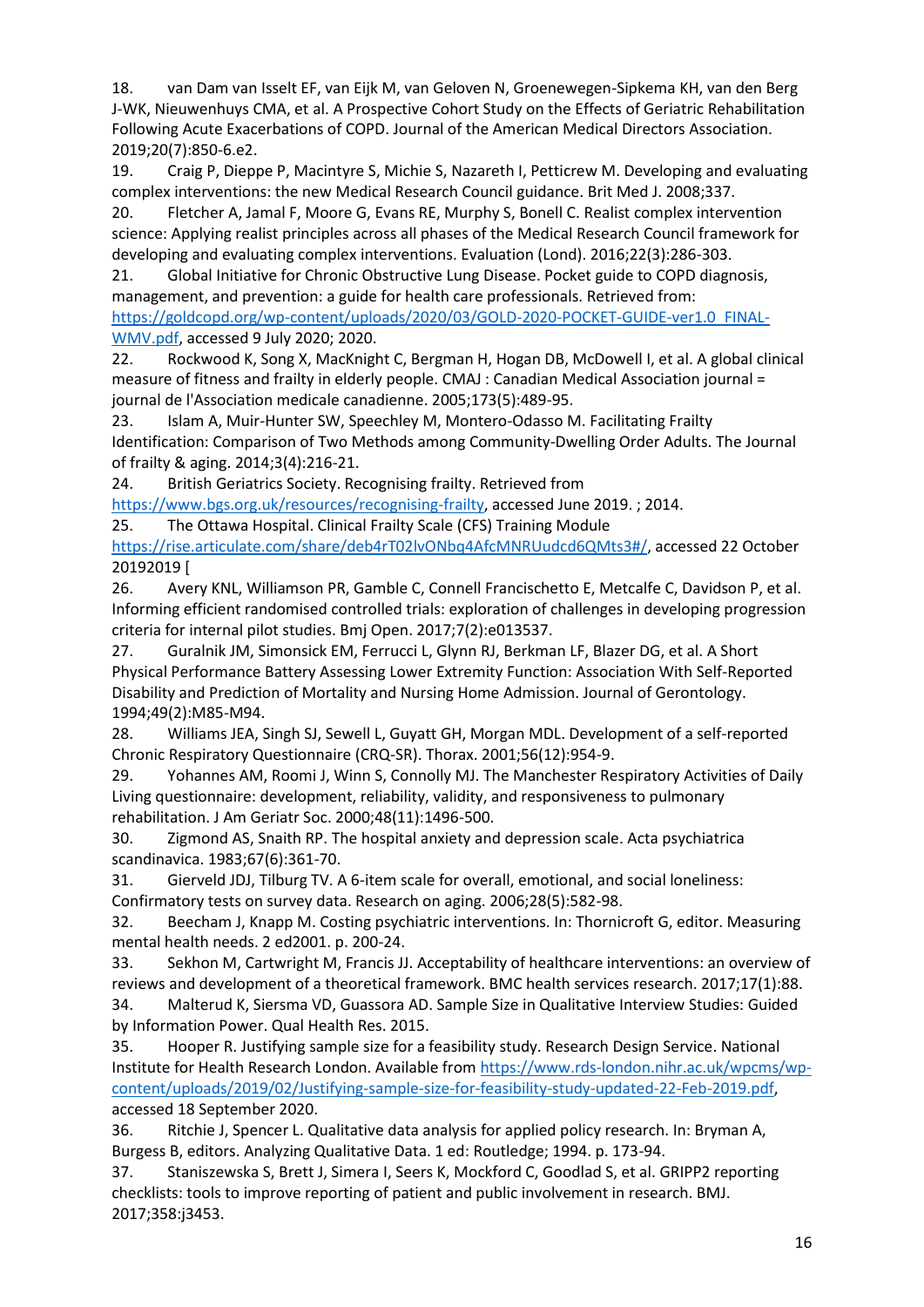38. International Committee of Medical Journal Editors. Defining the Role of Authors and Contributors. Retreived from: [http://www.icmje.org/recommendations/browse/roles-and](http://www.icmje.org/recommendations/browse/roles-and-responsibilities/defining-the-role-of-authors-and-contributors.html)[responsibilities/defining-the-role-of-authors-and-contributors.html,](http://www.icmje.org/recommendations/browse/roles-and-responsibilities/defining-the-role-of-authors-and-contributors.html) accessed 23 July 2020; 2020.

39. Eldridge SM, Chan CL, Campbell MJ, Bond CM, Hopewell S, Thabane L, et al. CONSORT 2010 statement: extension to randomised pilot and feasibility trials. Pilot Feasibility Stud. 2016;2:64.

40. Hoffmann TC, Glasziou PP, Boutron I, Milne R, Perera R, Moher D, et al. Better reporting of interventions: template for intervention description and replication (TIDieR) checklist and guide. BMJ. 2014;348:g1687.

41. Brighton LJ, Bone AE, Maddocks M. Supportive and palliative care for people with chronic respiratory disease and frailty. Current Opinion in Supportive and Palliative Care 2020;14(3):206-12. 42. Iyer AS, Curtis JR, Meier DE. Proactive Integration of Geriatrics and Palliative Care Principles Into Practice for Chronic Obstructive Pulmonary Disease. JAMA Intern Med. 2020.